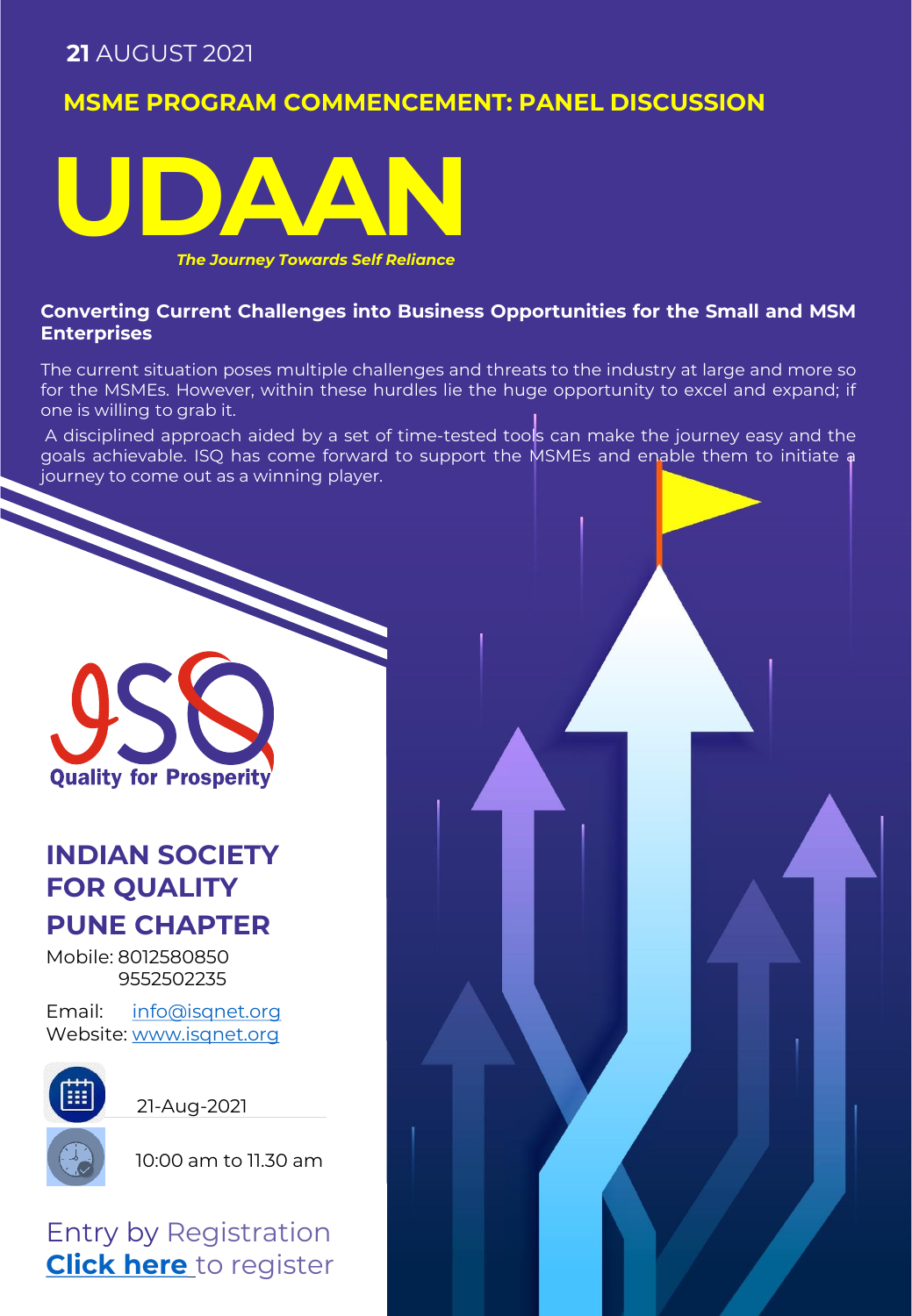

*If the answer to any of the above questions is* 

*"YES",* 

### *then this program is for YOU*

## **UDAAN**

### **Background**

India is moving towards self-reliance. A stronger focus on manufacturing locally is the need of the hour for India's growth. Indian enterprises need to be globally competitive in quality, productivity, cost and delivery. Hence it is time to accelerate improvement in quality and technology through innovations in processes and products. At the same time, enterprises need to be adaptable with the changing market and variable demand scenarios.

MSMEs are the essential links in OEM's value chain. Also, being the backbone of Indian manufacturing, MSME's play a major role in demonstrating India's manufacturing capability. Today, MSMEs are required to be more adaptable, customer oriented, and have a vision of the highest **Q**uality standards than being mere profit oriented. This can be realized through customer centricity coupled with robust process orientation, apt use of manufacturing & quality concepts/tools along with the emerging technology.

Such a journey will lead MSME's to achieve overall excellence.

### **Purpose**

ISQ as a step towards its vision, brings you a well curated program called **"UDAAN"** to initiate and strengthen MSME's efforts in their journey towards excellence.

Key highlights of this program are mentioned in the side pane. The program commences with a Panel discussion with the Quality Guru and Industry expe**r**ts

*Join us in this exciting journey with the experts across India!!*

#### *ISQ Vision*

**Be the principal national forum for leaders, professionals, and academics for exchange of knowledge on delivering quality that benefits humanity**

40 Hours of Dedicated Engagement Spread Over 6 **Months** 

Share your challenges and learn how to use tools which will help resolve these problems

Industry Experts and Practicing Professionals representing ISQ will share their expertise

Mindset change Module, Panel Discussions, Future Image Building, Quick Win Modules, Quality Modules, Productivity Modules